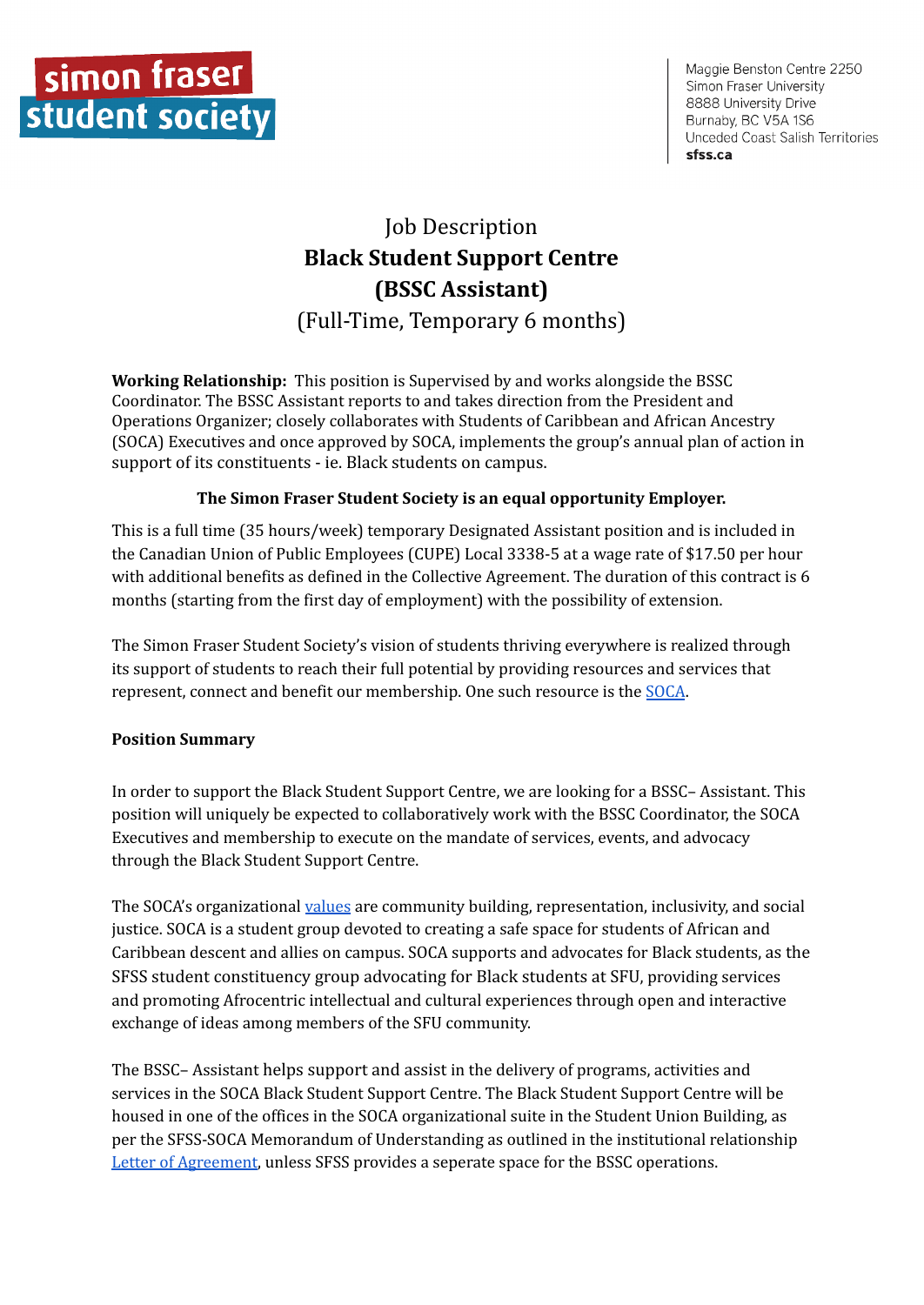Maggie Benston Centre 2250 Simon Fraser University 8888 University Drive Burnaby, BC V5A 1S6 Unceded Coast Salish Territories sfss.ca

*The SFSS shall not negatively discipline any Black Student Support staf member for any social or academic advocacy positions taken by the SOCA Executives, SOCA membership, or Black Student Support Centre (BSSC). SOCA and the Black Student Support Coordinator hired shall be deemed as separate and distinct from SOCA just so that no disciplinary actions are taken against the staf person as a result of any collective action, taken by the SOCA Executive and/or Membership. However, SOCA must serve as the body that guides the types of services, resources, and advocacy support that is of ered by the Black Student Support Centre housed in the SOCA Organizational Suite allocated in the Student Union Building. This shall in no way preclude or prevent SOCA from engaging in collective action, and engaging in social or academic advocacy as the SOCA membership and Executives sees fit.*

## **Core Duties**

- Serve as a support for the SFSS's Black students SOCA's constituents, ie. Black/African descent students at SFU;
- Host Black and African-Descent student gatherings, cultural events, and other culturally relevant activities;
- Support the work of the BSSC Coordinator and Executives of the SFSS where necessary as support for anti-Black racism campaigns and initiatives as necessary;
- Work closely with the SFSS VP Equity and Sustainability and other SFSS Executives on issues related to the Black community on the campus;
- Liaise with all SFSS departments and services, as necessary;
- Support the work of SOCA's Executive and Membership to prepare the annual budget for submission to the SFSS for the SOCA BSSC programming;
- Manage the efficient operations of the assigned office in the SOCA Organizational Suite in the Student Union Building as per the SOCA-SFSS Letter of [Agreement](https://www.sfusoca.ca/uploads/1/1/8/5/118513699/copy_of_soca-sfss_institutional_relationship_and_space_allocation_agreement_signed.pdf)
- Coordinate with the BSSC Coordinator (who reports to the Operations Organizer, the President, and SOCA Executives) to maintain proper functioning of the SOCA space:
	- Advise about the required servicing and maintenance of office furniture and equipment including information technology systems;
	- Coordinate the distribution of keys / key cards and maintains up-to-date records;
	- Advise on changes in consultation with SOCA that are required to the SOCA space and the SOCA BSSC, as required.
- Ensure meeting scheduling, room booking, catering and room set-up for meetings and events of the SOCA, in its space or in other locations;
- Ensure that accurate meeting minutes are recorded, reviewed, and distributed internally and externally;
- Respond to requests for information, engagement, and/or outreach;
- Help support research and other projects, as required;
- Help recruit, orient, train, and allocate tasks to volunteers;
- Support campaigns, special events, outreach, and workshops in close collaboration with SOCA and Black/African Descent students;